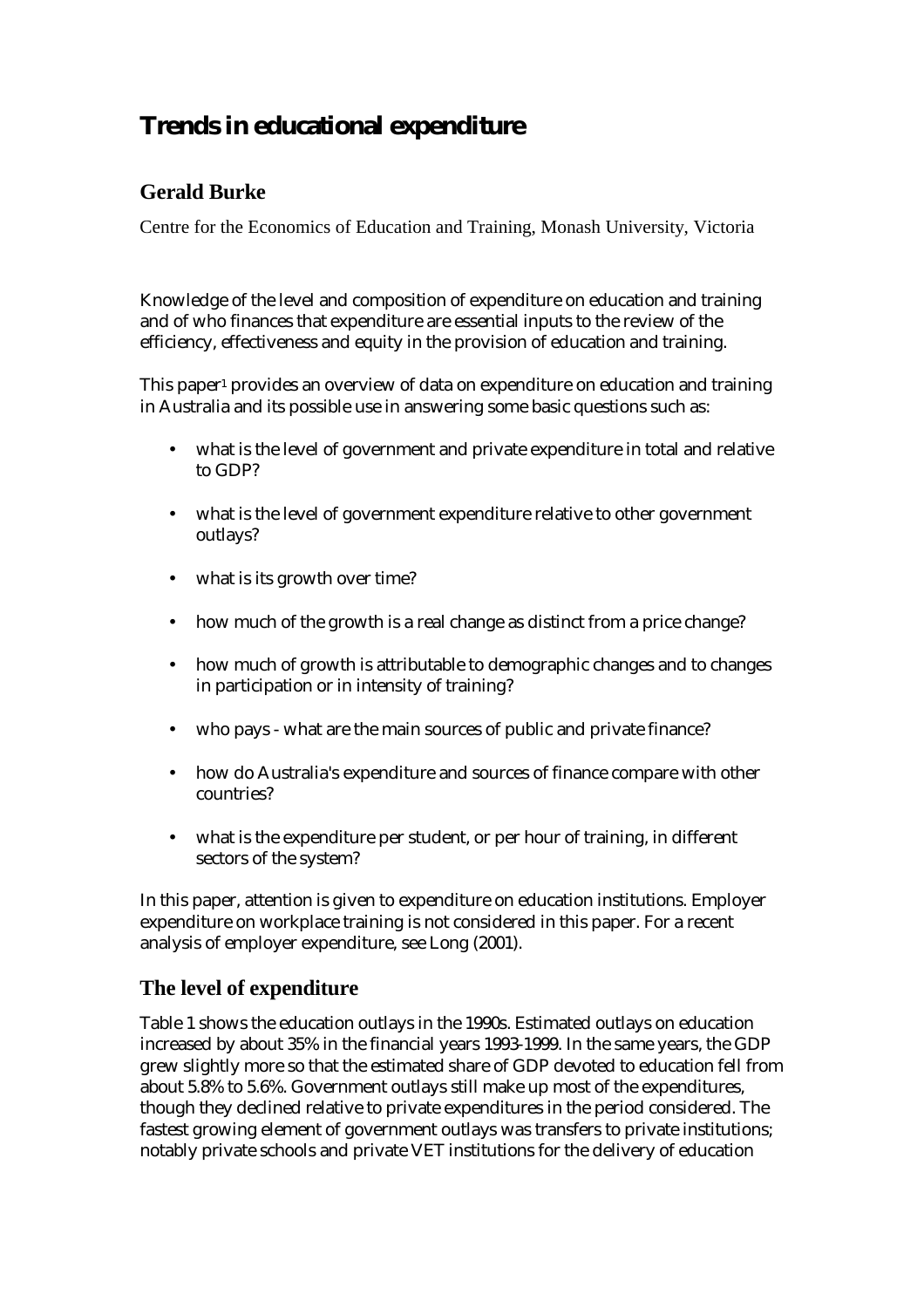and training. Fixed capital formation was the slowest growing element. Student benefits grew relatively slowly in this period.

Government 'loans' to students under HECS are treated as advances and not as government outlays. The net increase in advances is shown in the bottom line of Table 1.

Government outlays on education make up about 14% of all government outlays. This has changed little in recent years. General government outlays relative to GDP have fallen slightly during the period of rapid economic growth since the early 1990s, from about 37% in 1992-1993 to 34% in 1999-2000.

**Table 1:** Expenditures on education, 1991-1992 to 1999-2000, current prices \$b (Australia)

|                                                                                            | Year ending June 30 |      |      |      |      |      |      |      |      |                                |
|--------------------------------------------------------------------------------------------|---------------------|------|------|------|------|------|------|------|------|--------------------------------|
|                                                                                            | 1992                | 1993 | 1994 | 1995 | 1996 | 1997 | 1998 | 1999 | 2000 | %<br>increase<br>1993-<br>1999 |
| Government final consumption<br>expenditure                                                | 15.8                | 16.3 | 16.6 | 17.1 | 17.6 | 18.7 | 19.5 | 21.0 | 21.6 | 29                             |
| Government gross fixed capital<br>formation                                                | 1.0                 | 1.2  | 1.0  | 1.1  | 1.1  | 1.3  | 1.1  | 1.3  | 1.4  | 11                             |
| Total government final<br>expenditure                                                      | 16.8                | 17.4 | 17.6 | 18.1 | 18.8 | 19.9 | 20.6 | 22.3 | 23.0 | 28                             |
| Government transfers to private<br>sector                                                  | n/a                 | 2.4  | 2.6  | 2.8  | 3.0  | 3.3  | 3.8  | 4.1  | n/a  | 68                             |
| Student benefits*                                                                          | 1.6                 | 1.7  | 1.8  | 1.8  | 1.9  | 1.9  | 1.9  | 2.1  | n/a  | 22                             |
| Total government education<br>Outlays**                                                    | n/a                 | 21.6 | 22.0 | 22.7 | 23.7 | 25.1 | 26.3 | 28.4 | n/a  | 32                             |
| Household final consumption<br>expenditure**                                               | 4.7                 | 5.0  | 5.3  | 5.7  | 6.2  | 6.9  | 7.7  | 8.3  | 8.7  | 65                             |
| Private gross fixed capital<br>formation                                                   | 0.4                 | 0.4  | 0.5  | 0.5  | 0.6  | 0.6  | 0.7  | 0.7  | 0.8  | 63                             |
| Total private final expenditure                                                            | 5.1                 | 5.5  | 5.8  | 6.2  | 6.7  | 7.5  | 8.4  | 9.0  | 9.5  | 65                             |
| Private expenditure less<br>government transfers                                           | n/a                 | 3.0  | 3.2  | 3.3  | 3.7  | 4.1  | 4.6  | 4.9  | n/a  | 63                             |
| Total government and private<br>expenditure less government<br>transfers to private sector | n/a                 | 24.6 | 25.2 | 26.1 | 27.4 | 29.3 | 30.9 | 33.3 | n/a  | 35                             |
| Government outlays as % of total                                                           | n/a                 | 0.88 | 0.87 | 0.87 | 0.86 | 0.86 | 0.85 | 0.85 | n/a  |                                |
| <b>GDP</b>                                                                                 | 406                 | 427  | 449  | 473  | 507  | 532  | 565  | 595  | 632  | 40                             |
| Total as %GDP                                                                              | n/a                 | 5.8  | 5.6  | 5.5  | 5.4  | 5.5  | 5.5  | 5.6  | n/a  |                                |
| Net government advances (HECS)<br><b>Sb</b>                                                |                     | 0.6  | 0.6  | 0.4  | 0.5  | 0.5  | 0.6  | n/a  | n/a  |                                |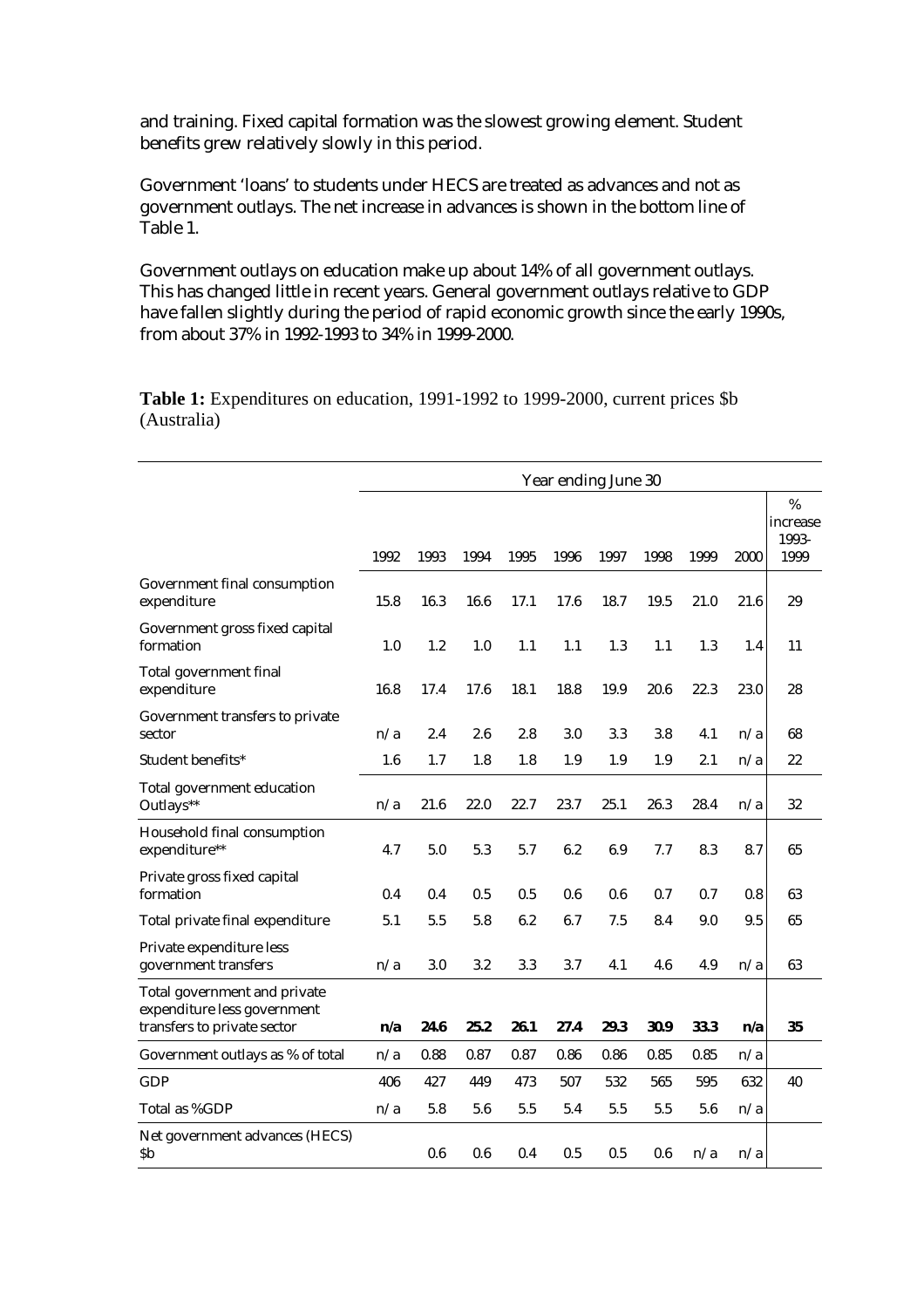\*estimate

**Source**: ABS 5204.0, 5510.0 and 5518.0. 48.00.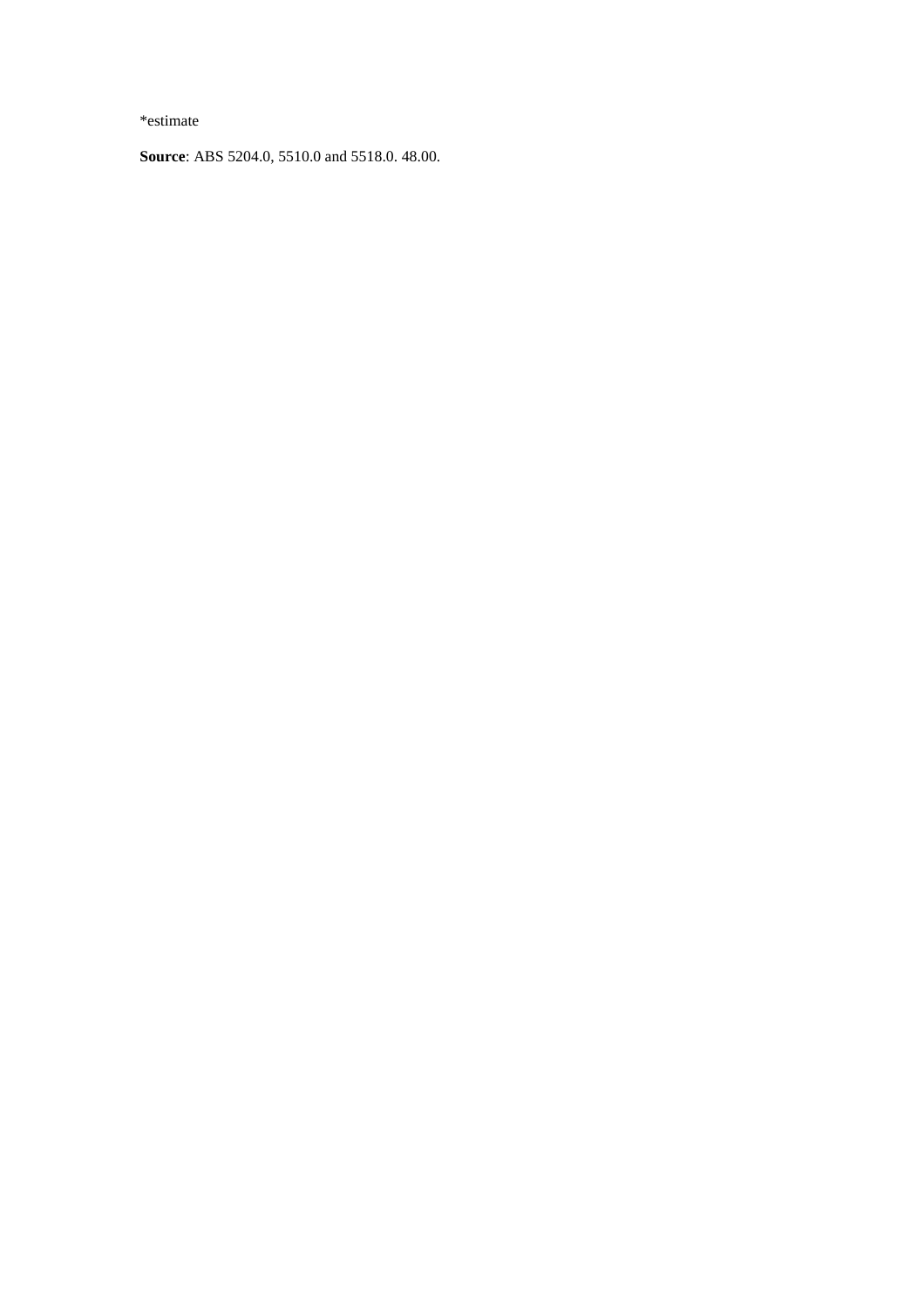### **Change in resources and change in prices**

The share of the GDP that is spent on education is affected by:

- change in the GDP;
- change in the inputs in education and training, especially the number of teachers employed; and
- change in the prices of those inputs, especially teachers' salaries, relative to the overall price level.

Table 2 presents data on these factors. It provides estimates of 'gross value added' in the education industry including public and private education institutions. Gross value added differs from total expenditure on education in that it excludes nonemployee payments such as supplies and services purchased from other industries and student benefits (see ABS 5216.0). In the case of public education, gross value added comprises the payments related to employees and consumption of fixed capital (depreciation).

Table 2 shows that in current prices, education gross value added increased at much the same rate as GDP, a fairly similar picture to that given for all outlays on education in Table 1. Table 2 also gives estimates in *chain volume measures*. The chain volume measures remove the effect of price changes over the period. These show that the volume of education (gross value added) grew by 22% in the eight years to 1999-2000 and the volume of GDP grew by 40%. This measure of education as a percentage of GDP fell from 4.9% to 4.2%. The reason for this is the difference in the price deflators. The implicit deflator for education rose by 25% while the deflator for GDP rose by only 11%.

Such an outcome is to be expected for 'non-market' industries, such as education and health, where production is measured in the National Accounts by the cost of the inputs and not by the sale of the service. The national accounts do not show any change in productivity in such areas (see ABS 5204.0, Table 19), whereas labour productivity in the market sector is estimated to have grown by 3% per annum in the period considered here (ABS 5204.0, Table 17). If wages and salaries in education move roughly in line with the general level of wages and salaries in the community, then it is to be expected that the implicit deflator for education will increase considerably more than the deflator for the GDP.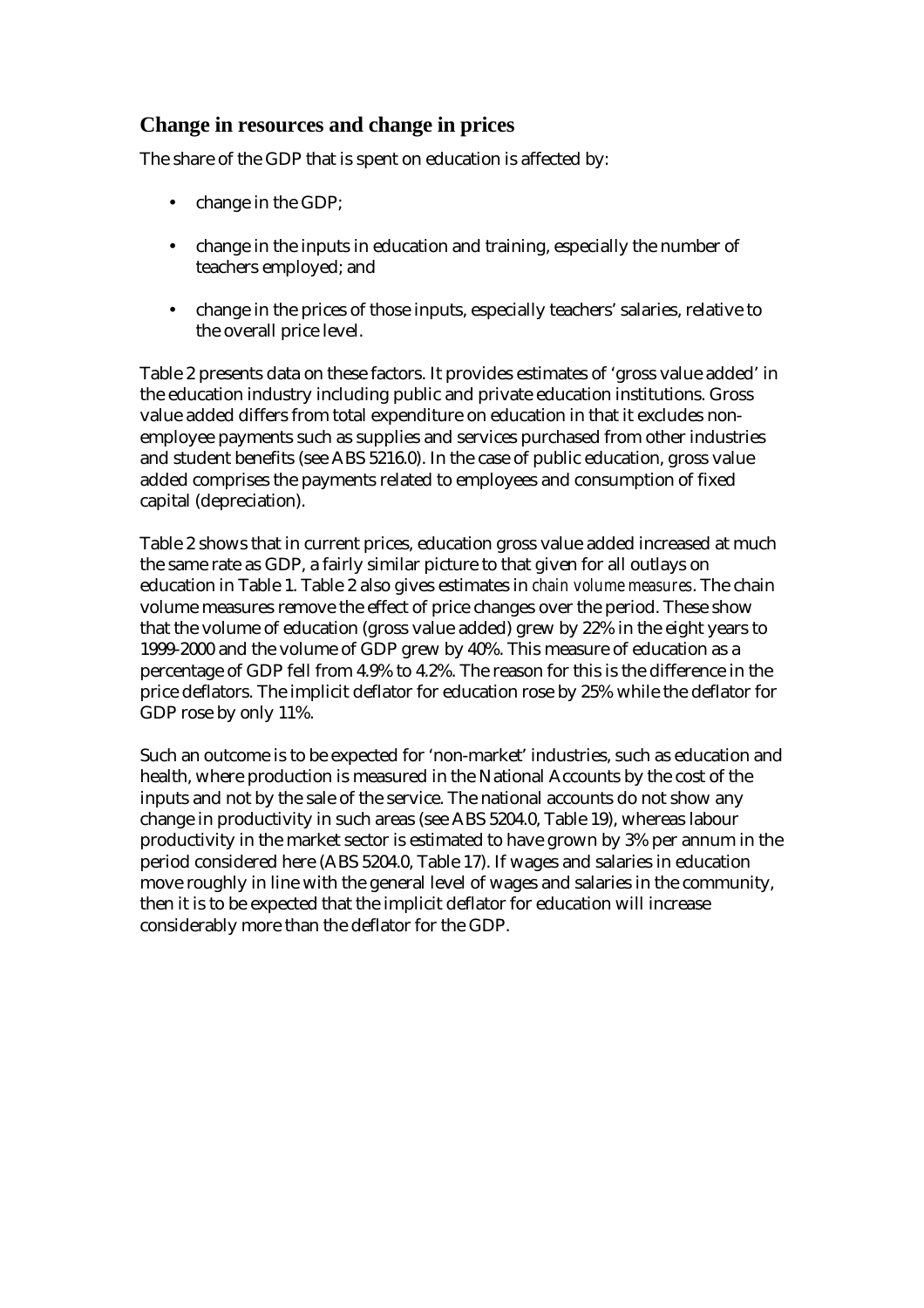| Year ending June                                                    | 1992  | 1994  | 1996  | 1998  | 2000  | % change<br>1992-2000 |
|---------------------------------------------------------------------|-------|-------|-------|-------|-------|-----------------------|
| Education gross value added,<br>current prices, education \$b       | 18.3  | 20.9  | 22.2  | 25.1  | 28.0  | 53                    |
| GDP at current prices \$b                                           | 406.0 | 449.4 | 507.0 | 564.7 | 631.8 | 56                    |
| Education gross value added % GDP                                   | 4.5   | 4.6   | 4.4   | 4.4   | 4.4   |                       |
| Industry gross value added, chain<br>volume measure, education, \$b | 21.5  | 24.1  | 24.3  | 25.9  | 26.3  | 22                    |
| GDP chain volume measure Sb                                         | 442.0 | 477.0 | 520.3 | 565.1 | 621.0 | 40                    |
| Education chain, % GDP chain                                        | 4.9   | 5.0   | 4.7   | 4.6   | 4.2   |                       |
| Implicit deflator education gross<br>value added                    | 0.85  | 0.87  | 0.91  | 0.97  | 1.07  | 25                    |
| Implicit deflator GDP                                               | 0.92  | 0.94  | 0.97  | 1.00  | 1.02  | 11                    |

**Table 2:** Indicators of education and GDP: volume and price changes, 1991-1992 to 1999-2000 (Australia)

**Source**: ABS 5204.0

#### **Demographic change and participation**

Were the increases in the quantity of education the result of demographic change, increased participation rates or increased resources per student? The effect of demographic change and change in participation are now considered. Table 3 shows that the total population grew 10% in the period 1992-2000. However, growth was slow in the age groups where enrolments in education are highest (ages 5-24). The number aged 15-19 was only 2% higher at the end of the period and the numbers aged 20-24 were 5% lower. Growth was much larger among older persons. The population aged 30-64 grew by 15%. Overall, taking account of the higher rates of participation among younger age groups, changes in population would have added only about 4% to enrolments in the period.

| Age              | 1992  | 1994  | 1996  | 1998  | 2000  | % increase<br>1992-2000 |
|------------------|-------|-------|-------|-------|-------|-------------------------|
| $5-9$            | 1280  | 1282  | 1306  | 1324  | 1331  | $\overline{4}$          |
| $10-14$          | 1252  | 1280  | 1308  | 1313  | 1327  | $\boldsymbol{6}$        |
| $15-19$          | 1323  | 1277  | 1279  | 1314  | 1349  | $\boldsymbol{2}$        |
| $20 - 24$        | 1430  | 1440  | 1397  | 1357  | 1361  | $-5$                    |
| $25 - 29$        | 1383  | 1362  | 1418  | 1470  | 1475  | 7                       |
| $30 - 64$        | 7539  | 7811  | 8102  | 8388  | 8691  | 15                      |
| Subtotal (5-64)  | 14206 | 14451 | 14811 | 15166 | 15534 | 9                       |
| Total population | 17495 | 17855 | 18311 | 18730 | 19157 | 10                      |

**Table 3:** Population by selected age groups, 1992-2000 (Australia), '000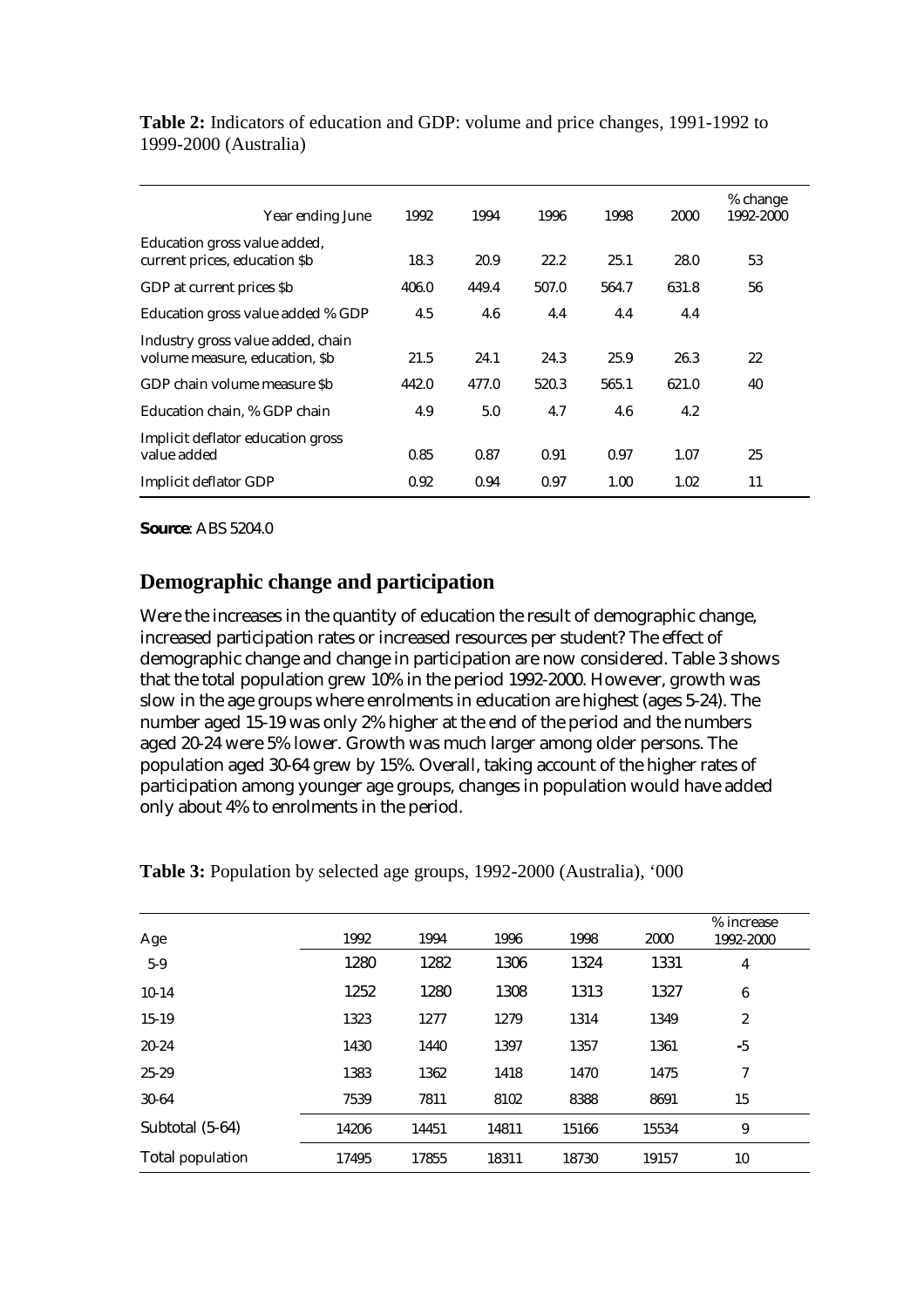#### **Source**: ABS 3201.0

Table 4 shows the effects of the increase in participation rates that occurred from 1992-1997. The overall effect of increased participation up to the rates in 1997 adds 1% to overall enrolments. The increase in participation rates was greatest for persons aged 20-24 where enrolments increased by 7% while population fell 5%. The effects on the different education sectors are not uniform, as the increased enrolment among persons 30 and over is mainly in the VET sector.

The expansion of enrolments is highest in the post-school areas, where expenditures per student are higher than at school level on average. Preliminary estimates suggest that this would account for about 2% in addition to expenditures in the period.

|             | 1992 | 1994 | 1996 | 1998 | 2000 | % increase<br>1992-2000 |
|-------------|------|------|------|------|------|-------------------------|
| $5 - 14$    | 2445 | 2473 | 2518 | 2538 | 2559 | 5                       |
| $15-19$     | 892  | 862  | 874  | 901  | 925  | $\overline{4}$          |
| $20 - 24$   | 229  | 238  | 245  | 244  | 244  | 7                       |
| $25 - 29$   | 70   | 69   | 79   | 82   | 82   | 17                      |
| 30 and over | 139  | 136  | 158  | 163  | 169  | 21                      |
| Total       | 3776 | 3778 | 3874 | 3928 | 3980 | 5                       |

**Table 4:** Approximate full-time equivalent enrolments at actual participation rates, 1992-1997, 1997 rates to 2000 - schools, TAFE and higher education combined (Australia), '000

**Source**: Based on data from ABS 3201.0, DETYA (1999a). Part-time enrolments in higher education and TAFE have been approximately converted to full time equivalent numbers.

#### **Who bears the cost?**

Table 1 shows a rising share of private expenditures, though only from 12% to 15% of the total. Also note that the private share would be lower throughout the period if the net addition to HECS advances were deducted from net private expenditures.

Part of the burden of private expenditure is covered by tax deductions. Selfeducation expenses related to employment or donations for capital expenditures in educational institutions can be claimed. Tax expenditures are analysed each year (Treasury 2000) and further analysis will be made of this aspect of educational finance.

The states and territories provide the majority of outlays for education and training from their general revenues - which include general financial assistance grants from the Commonwealth. Commonwealth's specific payments for education rose quite sharply in the early 1990s, from 37 to 44%, but have since fallen to about 42%. The states provide the bulk of public funds for schools and VET, while the Commonwealth provides nearly all the public funds for higher education and for student assistance.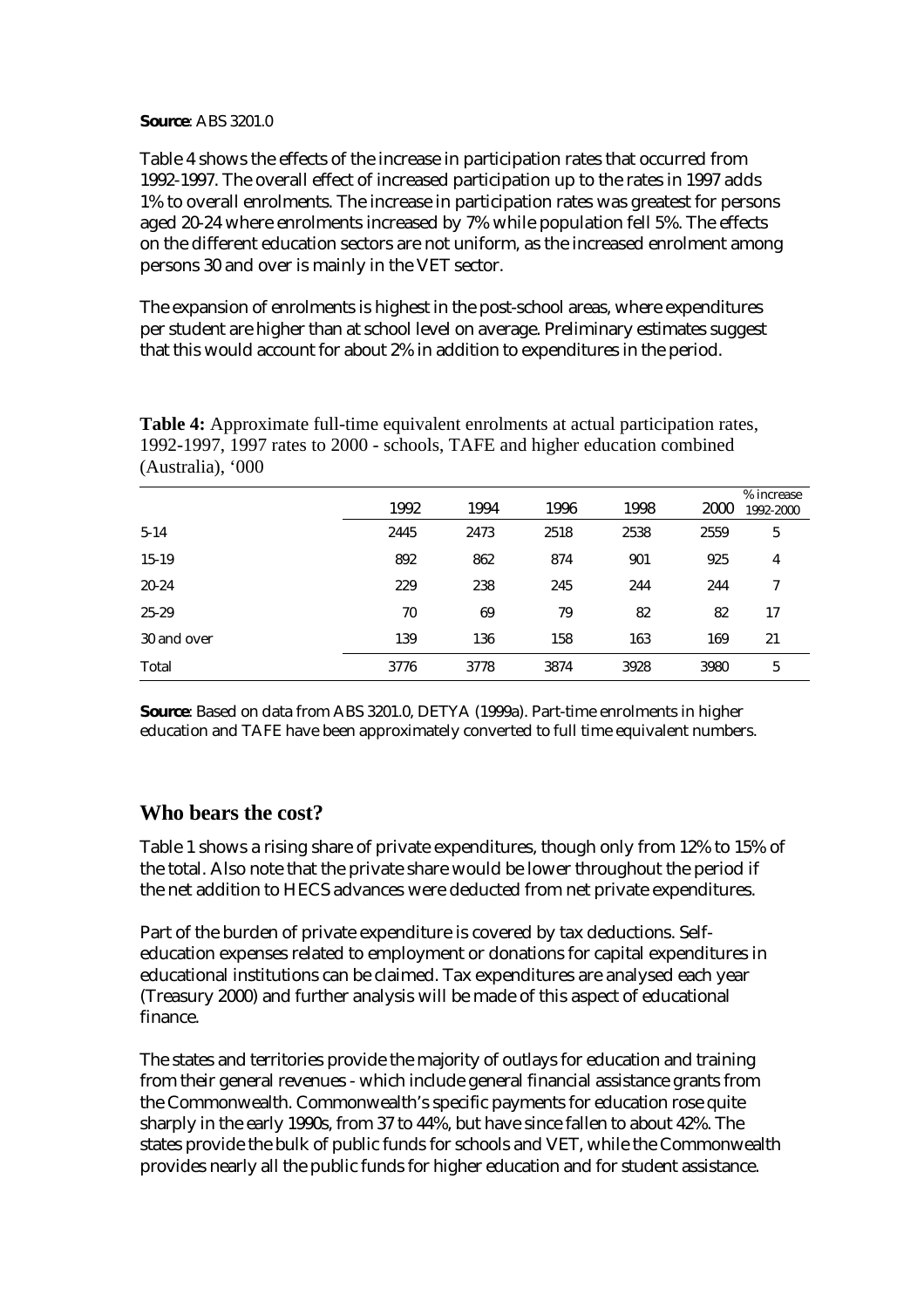### **How do our aggregate expenditures compare with other countries?**

Total general government outlays on all purposes including education, health and social security as a percentage of the GDP are shown in the last column of Table 5. Only Korea, US and Ireland have a lower rate of total government outlay than Australia. In contrast, Austria, France, Denmark and Sweden have rates of outlay in excess of 50% of GDP.

Table 5 also provides comparisons with a range of OECD countries for government and private educational expenditures (excluding student assistance for living expenses). Australia is shown to be the fourth lowest in public expenditure, but tenth lowest out of 23 countries in combined public and private expenditures on educational institutions. Australia has a higher rate of private expenditure on education than most European countries. Only Japan, Germany, Greece, Korea and US have higher rates of private expenditure. Germany is seen to have a high level of private expenditure only because employer expenditure on apprenticeship is included in their data. In several of the countries including Australia, expenditures on education are shown to have increased in the period 1990-1997. This differs from Table 1, where education outlays in Australia were seen to decline slightly as a percentage of GDP. The main reason is the difference in the time periods under consideration.

The issues of funding of education and training and the possible alternative forms of public and private finance are discussed further in Burke (2001b).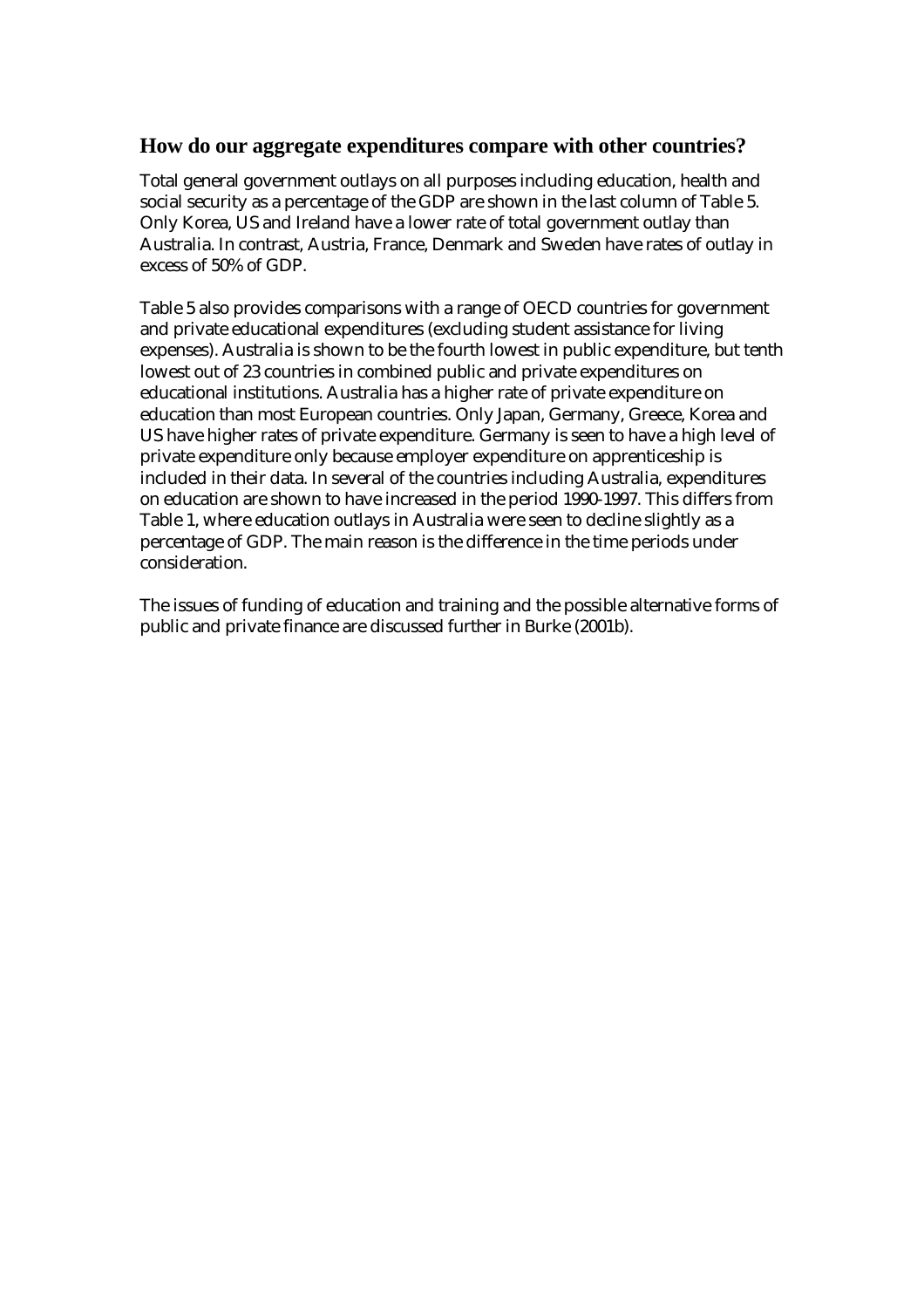| <b>Education expenditures</b> |                                                                 |                                                       |                                                                             |                                                             |                                                                               |                       |  |  |  |  |
|-------------------------------|-----------------------------------------------------------------|-------------------------------------------------------|-----------------------------------------------------------------------------|-------------------------------------------------------------|-------------------------------------------------------------------------------|-----------------------|--|--|--|--|
|                               |                                                                 |                                                       | 1997                                                                        |                                                             | 1990                                                                          | total outlays<br>1999 |  |  |  |  |
|                               | Direct public<br>expenditure for<br>educational<br>institutions | Private<br>payments to<br>educational<br>institutions | Total public and<br>private expenditure<br>for educational<br>institutions* | <b>Total</b> for<br>tertiary<br>educational<br>institutions | Total public and<br>private<br>expenditure for<br>educational<br>institutions |                       |  |  |  |  |
| Australia                     | 4.3                                                             | 1.1                                                   | 5.6                                                                         | 1.7                                                         | 4.9                                                                           | 32.3                  |  |  |  |  |
| Austria                       | $\boldsymbol{6}$                                                | 0.4                                                   | 6.5                                                                         | 1.5                                                         | m                                                                             | 50.7                  |  |  |  |  |
| Belgium (Fl.)                 | 4.8                                                             | 0.4                                                   | 5.2                                                                         | 0.9                                                         | m                                                                             | 47.9                  |  |  |  |  |
| Canada                        | 5.4                                                             | 0.7                                                   | 6.5                                                                         | $\boldsymbol{2}$                                            | 5.7                                                                           | 40.2                  |  |  |  |  |
| <b>Czech Republic</b>         | 4.5                                                             | 0.7                                                   | 5.2                                                                         | 0.8                                                         | m                                                                             | 46.0                  |  |  |  |  |
| Denmark                       | 6.5                                                             | 0.3                                                   | 6.8                                                                         | 1.2                                                         | 6.4                                                                           | 54.3                  |  |  |  |  |
| Finland                       | 6.3                                                             | $\mathbf X$                                           | 6.3                                                                         | 1.7                                                         | 6.4                                                                           | 47.1                  |  |  |  |  |
| France                        | 5.8                                                             | 0.4                                                   | 6.3                                                                         | 1.2                                                         | 5.6                                                                           | 52.2                  |  |  |  |  |
| Germany                       | 4.5                                                             | 1.2                                                   | 5.7                                                                         | 1.1                                                         | m                                                                             | 45.6                  |  |  |  |  |
| Greece                        | 3.5                                                             | 1.4                                                   | 4.9                                                                         | 1.2                                                         | m                                                                             | 43.5                  |  |  |  |  |
| Hungary                       | 4.5                                                             | 0.6                                                   | 5.2                                                                         | 1                                                           | 5.3                                                                           | 46.9                  |  |  |  |  |
| Iceland                       | 5.1                                                             | 0.6                                                   | 5.7                                                                         | 0.7                                                         | 4.8                                                                           | 32.9                  |  |  |  |  |
| Ireland                       | 4.5                                                             | 0.4                                                   | $\overline{5}$                                                              | 1.4                                                         | 5.2                                                                           | 31.0                  |  |  |  |  |
| Italy                         | 4.6                                                             | 0.1                                                   | 4.8                                                                         | 0.8                                                         | m                                                                             | 48.3                  |  |  |  |  |
| Japan                         | 3.6                                                             | 1.2                                                   | 4.8                                                                         | 1.1                                                         | 4.7                                                                           | 38.1                  |  |  |  |  |
| Korea                         | 4.4                                                             | 2.9                                                   | 7.4                                                                         | 2.5                                                         | m                                                                             | 25.5                  |  |  |  |  |
| Luxembourg                    | 4.2                                                             | m                                                     | m                                                                           | m                                                           | m                                                                             | na                    |  |  |  |  |
| Mexico                        | 4.5                                                             | $\mathbf{1}$                                          | 5.5                                                                         | 1.1                                                         | m                                                                             | na                    |  |  |  |  |
| Netherlands                   | 4.3                                                             | 0.1                                                   | 4.7                                                                         | 1.2                                                         | m                                                                             | 43.2                  |  |  |  |  |
| New Zealand                   | 6.1                                                             | m                                                     | m                                                                           | m                                                           | m                                                                             | 40.8                  |  |  |  |  |
| Norway                        | 6.6                                                             | m                                                     | m                                                                           | 1.4                                                         | m                                                                             | 46.1                  |  |  |  |  |
| Poland                        | 5.8                                                             | m                                                     | m                                                                           | m                                                           | m                                                                             | 44.5                  |  |  |  |  |
| Portugal                      | 5.8                                                             | $\boldsymbol{0}$                                      | 5.8                                                                         | $1\,$                                                       | m                                                                             | 44.7                  |  |  |  |  |
| Spain                         | 4.7                                                             | 0.9                                                   | 5.7                                                                         | $1.2\,$                                                     | 4.9                                                                           | 38.6                  |  |  |  |  |
| Sweden                        | 6.8                                                             | 0.2                                                   | 6.9                                                                         | $1.7\,$                                                     | m                                                                             | 55.9                  |  |  |  |  |
| Switzerland                   | 5.4                                                             | 0.5                                                   | $6\phantom{.}6$                                                             | 1.1                                                         | m                                                                             | na                    |  |  |  |  |
| Turkey                        | m                                                               | m                                                     | m                                                                           | m                                                           | 3.2                                                                           | na                    |  |  |  |  |
| United                        |                                                                 |                                                       |                                                                             |                                                             |                                                                               |                       |  |  |  |  |
| Kingdom                       | 4.6                                                             | ${\bf m}$                                             | m                                                                           | $\mathbf{1}$                                                | m                                                                             | 39.3                  |  |  |  |  |
| <b>United States</b>          | 5.2                                                             | 1.7                                                   | 6.9                                                                         | 2.7                                                         | ${\bf m}$                                                                     | 30.1                  |  |  |  |  |
| Country mean                  | 5.1                                                             | 0.8                                                   | 5.8                                                                         | 1.3                                                         | 5.2                                                                           | na                    |  |  |  |  |
| Weighted<br>total $**$        | 4.8                                                             | $1.2\,$                                               | 6.1                                                                         | 1.7                                                         | $5\,$                                                                         | 37.8                  |  |  |  |  |

Table 5: Public and private educational expenditures and general government total outlays as a percentage of nominal GDP

**Source**: OECD (2000b, Table B1.1a, c) and OECD (2000a, Annex Table 28)

Legend: m = missing data; x = included in another category; n = negligible; \*includes public subsidies to private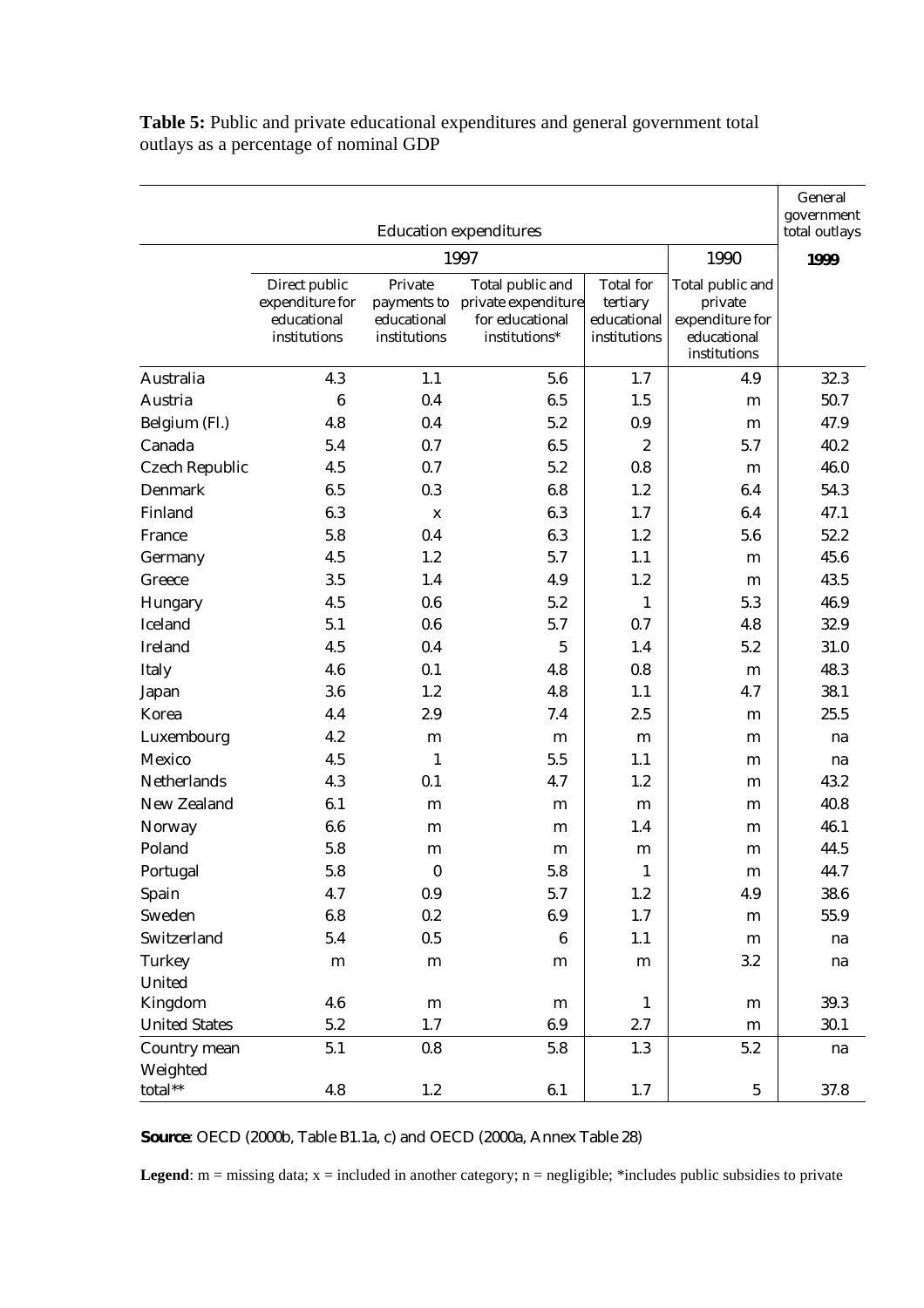sector for expenditure on educational institutions; \*\*average weighted by population of each country.

#### **Sectors**

The aggregate expenditures hide changes across the sectors. To consider this, we first note the distribution of public outlays, including student benefits, in the main sectors. Table 6 shows that about 60% of government outlays on education goes to schools, nearly 20% to universities and a little over 10% to TAFE.

|                     | Consumption<br>expenditure | Capital | Student<br>benefits | Other | Total*** |
|---------------------|----------------------------|---------|---------------------|-------|----------|
| Schools             | 10.0                       | 0.7     | 0.7                 | 3.4   | 14.7     |
| <b>TAFE</b>         | 2.2                        | 0.3     | 0.2                 | 0.1   | 2.7      |
| <b>Universities</b> | 3.3                        | 0.8     | 0.9                 | 0.1   | 5.1      |
| Total***            | 17.7                       | 1.8     | 1.9                 | 3.8   | 25.1     |

**Table 6:** Government outlay on education by sector, 1997-1998, \$b (Australia)

**Source**: ABS Catalogue 5510.0. \*\*\*Total includes other expenditures such as pre school and transport.

### **School expenditure**

Much of the growth in school enrolments, and therefore in the rate of expenditure, has occurred in 'Other non-government' schools, which are largely privately funded. The savings to governments are offset to some extent by the growth in government funding of non-government schools in recent years. There has been an *apparent* growth in government recurrent funding of government schools. This is shown in Table 7. The nominal amount increased over 30% from 1993-1999. Since there was virtually no change in student numbers in government schools, per student expenditure also increased by about 30%. At (approximate) constant prices, the increase appears to have been about 13%.

The increases for non-government schools are much larger. Student numbers have increased by 12%. Enrolments in Catholic schools have increased little and nearly all the increase in enrolments is in Other non-government schools which operate at higher levels of expenditure than Catholic schools. It is not surprising then to find overall a substantial increase in average expenditure per student in non-government schools, though the estimated figure of 25% in constant prices seems large.

As a check, the ratio of students to teachers was considered. The average ratio of students to teachers has fallen very slightly from 15.0 to 14.9 in government schools and fallen more notably in non-government schools from 16.1 to 15.0. It may be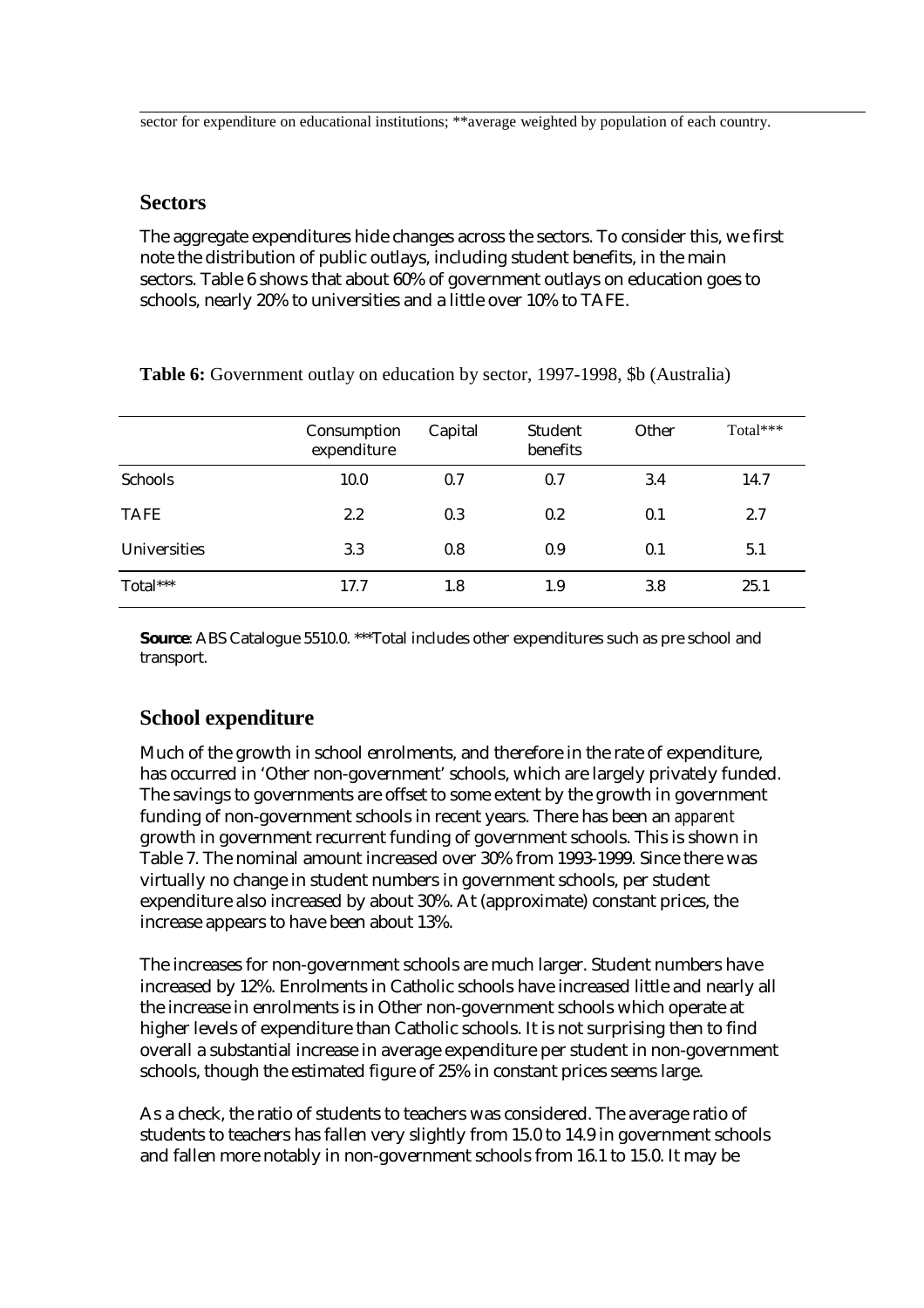noted that Other non-government schools devote more of their expenditures to nonteacher expenditures than government or Catholic schools.

|                       | Government<br>(financial<br>year) \$m | <b>Students</b><br>$000^{\circ}$ | \$ per<br>student | \$ per<br>student<br>1998<br>prices | Non-<br>government<br>\$m | <b>Students</b><br>$000^{\circ}$ | \$ per<br>student | \$ per<br>student<br>1998<br>prices |
|-----------------------|---------------------------------------|----------------------------------|-------------------|-------------------------------------|---------------------------|----------------------------------|-------------------|-------------------------------------|
| 1990                  | 8215                                  | 2193                             | 3745              | 4873                                | 3035                      | 848                              | 3578              | 4656                                |
| 1993                  | 9666                                  | 2228                             | 4338              | 4856                                | 3564                      | 870                              | 4095              | 4584                                |
| 1994                  | 9888                                  | 2215                             | 4464              | 4996                                | 3800                      | 884                              | 4296              | 4809                                |
| 1999                  | 12703                                 | 2248                             | 5652              | 5486                                | 5768                      | 979                              | 5892              | 5719                                |
| $\%$<br>1993-<br>1999 | 31                                    |                                  | 30                | 13                                  | 62                        | 12                               | 44                | 25                                  |

**Table 7:** Recurrent expenditure on government and non-government schools, current prices

**Source**: Data from MCEETYA (2000), MCEETYA (annual), ABS, Catalogue no.6306.0.

**Note**: The data on government and non-government expenditures are not compiled on the same standards; it is the trend over time rather than the actual levels that should be given attention.

There is wide variation in the changes across states. There has been an increase in expenditure per student in several states and reductions in expenditure in others (eg in Victoria, which had above-average expenditures at the start of the decade).

## **VET revenue and expenditure**

Changes in the nature of the VET sector and major changes in the data collections mean that considerable courage is needed to make comparisons over time. Table 8 reports VET revenues over the 1990s. The total government share is shown to fall from 87% to 82% of the total. The share of public funds coming from the Commonwealth increased markedly with 'growth' funds provided in the 1990s up to 1997, but has declined since then. The other notable change is the growth in 'fee for service' which includes overseas student fees, payments by industry, full-fee payments by Australian students and payments by governments other than the regular funding to public institutions. There has not been a marked change in student fees for publicly funded programs. Most state and territory authorities cap the level of tuition fees at about \$1 per contact hour.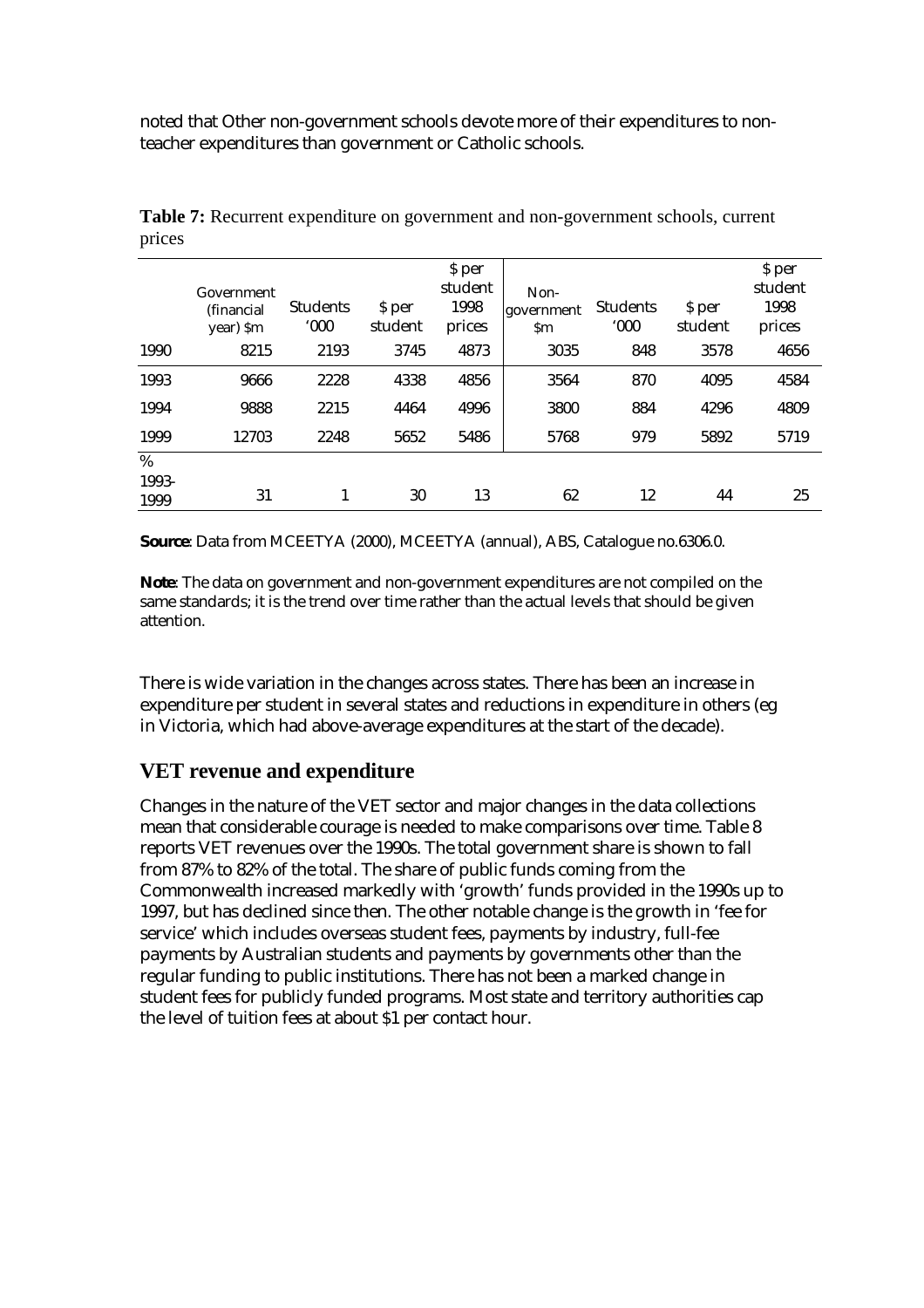|                            | 1989-1990     |     | 1993  |     | 1997          |     | 1999      |                |
|----------------------------|---------------|-----|-------|-----|---------------|-----|-----------|----------------|
|                            | $\mathsf{Sm}$ | %   |       | %   | $\mathbf{Sm}$ | %   | <b>Sm</b> | %              |
| <b>State Government</b>    | 1,558         | 74  | 1,828 | 63  | 2,126         | 56  | 2,226     | 59             |
| Commonwealth<br>Government | 283           | 13  | 619   | 21  | 947           | 25  | 828       | 23             |
| Fee for service            | 85            | 4   | 219   | 8   | 351           | 9   | 341       | 9              |
| Student fees and charges   | 71            | 3   | 102   | 4   | 156           | 4   | 160       | $\overline{4}$ |
| Ancillary trading & other  | 113           | 5   | 130   | 4   | 207           | 5   | 196       | 5              |
| Total                      | 2,109         | 100 | 2,898 | 100 | 3.787         | 100 | 3.751     | 100            |

**Table 8:** VET operating revenues, 1989-1990 to 1999, current prices (Australia)

**Source**: National Centre for Vocational Education Research (NCVER) (2000 and earlier publications).

**Note**: Changes in the collection and the introduction of accrual accounting from 1997 affect comparisons over time.

ANTA (2000) reports public expenditure per 'annual hour curriculum' (AHC) delivered in government-funded VET programs. Estimates are also made of cost per hour of successful module completion. Changes in the financial and student statistical systems mean that comparisons prior to 1997 are not feasible. Table 9 provides the most recent data at constant prices. Expenditure per hour has declined 10% in the years 1997 to 19992. Total hours have increased 12%.

There are remarkable differences among the states, which reflect differences in state management, funding and staffing policies. These need to be explored in detail and linked to measures of quality before conclusions can be drawn as to the relative success of different state policies. A factor in this consideration is the estimate of the relative difficulty of the various states and territories in providing VET. The Grants Commission, for example, estimates that the Northern Territory requires twice the Australian average to provide a similar level of service per hour of training.

| <b>Table 9:</b> Government recurrent expenditure per publicly funded annual hour of VET |  |
|-----------------------------------------------------------------------------------------|--|
| curriculum, 1997-1999 (1999 prices) and total adjusted publicly funded hours            |  |
| (million)                                                                               |  |

|      |              | <b>NSW</b> | Vic  | Old  | SА   | WA   | <b>Tas</b> | NT   |      | <b>ACT</b> Australia |
|------|--------------|------------|------|------|------|------|------------|------|------|----------------------|
| 1999 | Expend \$    | 14.5       | 9.3  | 13.4 | 11.8 | 13.0 | 15.8       | 19.6 | 15.1 | 12.6                 |
|      | <b>Hours</b> | 86.3       | 72.4 | 40.2 | 20.5 | 24.0 | 4.7        | 3.1  | 4.6  | 255.6                |
| 1998 | Expend \$    | 15.3       | 10.4 | 12.3 | 13.6 | 13.4 | 16.6       | 27.7 | 17.1 | 13.2                 |
|      | <b>Hours</b> | 83.0       | 67.5 | 42.7 | 16.9 | 22.1 | 4.3        | 2.3  | 4.4  | 243.4                |
| 1997 | Expend \$    | 15.0       | 10.5 | 14.9 | 15.6 | 15.1 | 19.0       | 28.8 | 17.2 | 14.0                 |
|      | <b>Hours</b> | 83.0       | 63.2 | 36.3 | 15.3 | 19.7 | 3.9        | 2.0  | 3.3  | 227.8                |

**Source**: ANTA (2000, vol 3, p 158).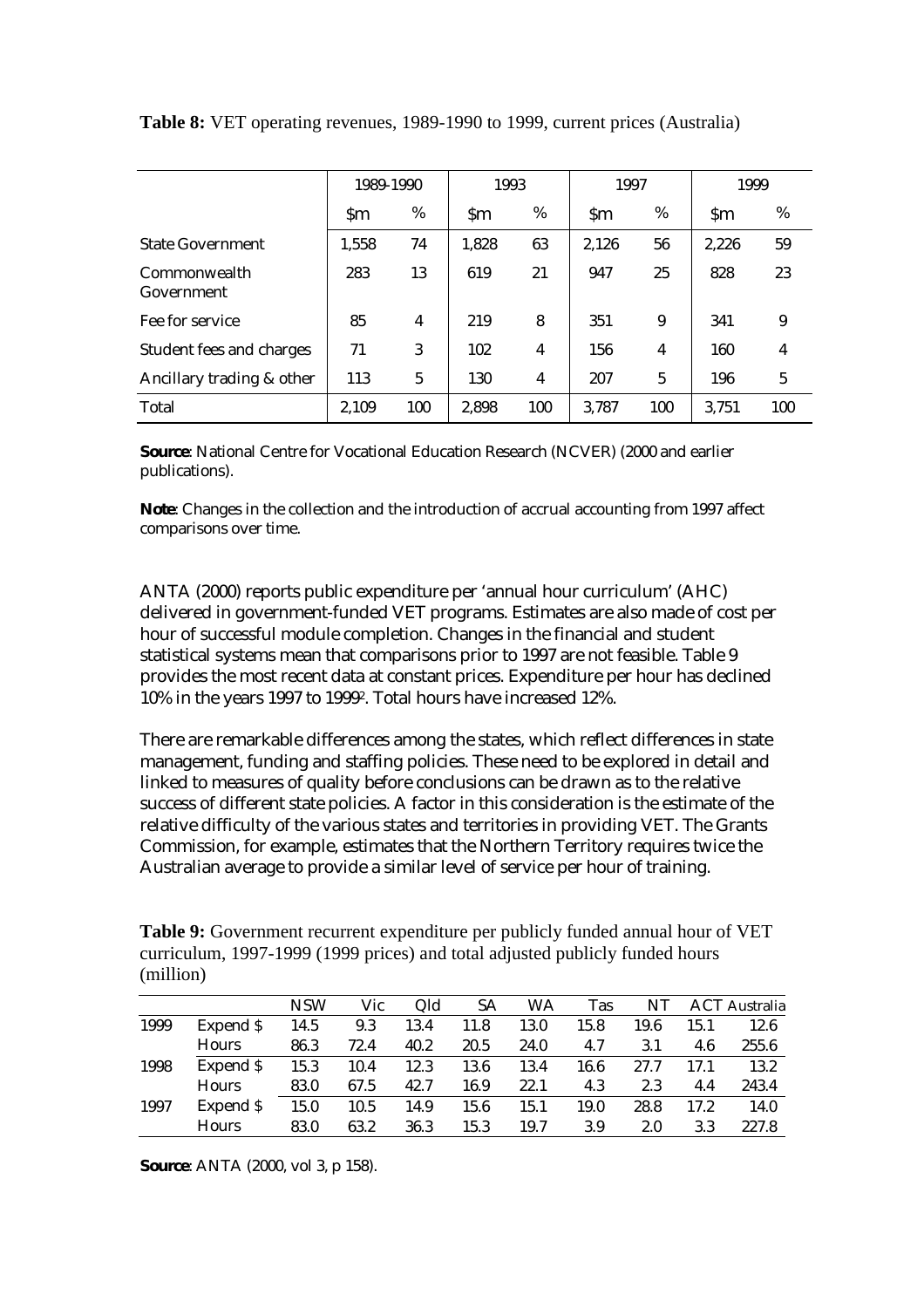## **Higher education**

Universities receive their public funds from the Commonwealth, but are nearly all state institutions. Their unusual status leads to their being classified in a Multi-Jurisdictional Sector by the ABS. As a result, there are published data for the operating revenues and expenses of universities in the Government Finance Statistics (5512.0), whereas there are no separate operating statements for other education sectors. Universities received \$8725 million in 1998-1989, of which only 50% or about \$4400 million was direct grants from government. In addition, governments could be the source of some of the 'Other revenues' and some of the 'sales'. Revenue from sales of goods and services includes full-fee payments and also implicit fees from students funded under HECS. To provide an indication of the size of this factor, students' liability for HECS for 1998 was \$1450 million. This was partially offset by up-front payments of about \$240 million and by about \$620 million received in voluntary payments and repayments through the tax system.

An increase in the share of the cost of higher education is borne by students, and real expenditures per student have been reduced. The share of expenditure borne by students was affected mainly by the decision in 1996 to increase substantially the level of HECS charges for certain courses, to increase the rate of repayment and to reduce the threshold income at which the repayments had to begin.

The changes in the base operating grant used to fund Australian students (excluding full-fee students) in the universities is shown in Table 10. Base grants per planned EFTSU and actual EFTSU are shown, and also HECS receipts per actual EFTSU. HECS receipts per EFTSU have nearly doubled to \$2100 from 1996-1999. From Table 17, it appears that funds per student received by universities have changed little. However the method of expressing the expenditures in year 2000 prices 'does not reflect actual factor price movements but reflects the increase the Commonwealth provides to institutions each year towards the increases in salary and non-salary costs' (DETYA 2000, p 199). The DETYA cost adjustment factor with base December 1995 was 1.067 for 1999. Actual cost changes are greater than this, though a precise estimate is not available3.

|                                                         | 1990   | 1993   | 1996   | 1999   |  |
|---------------------------------------------------------|--------|--------|--------|--------|--|
| Base operating grant \$m                                | 3,773  | 4,203  | 4.751  | 4,784  |  |
| Planned EFTSU '000                                      | 335    | 374    | 417    | 413    |  |
| \$ per planned EFTSU                                    | 11,258 | 11.227 | 11.384 | 11,585 |  |
| Actual EFSTU '000                                       | 341    | 386    | 439    | 457    |  |
| \$ per actual EFTSU                                     | 11.065 | 10.897 | 10.823 | 10.463 |  |
| HECS up-front, voluntary payments<br>and repayments \$m | 133    | 243    | 500    | 981    |  |
| \$ HECS receipts per actual EFTSU                       | 389    | 630    | 1.139  | 2.146  |  |

**Table 10:** Commonwealth base operating grant to higher education institutions per planned and actual EFTSU (Australia)

**Source**: AVCC Funding Tables (2000). EFTSU = equivalent full-time student unit.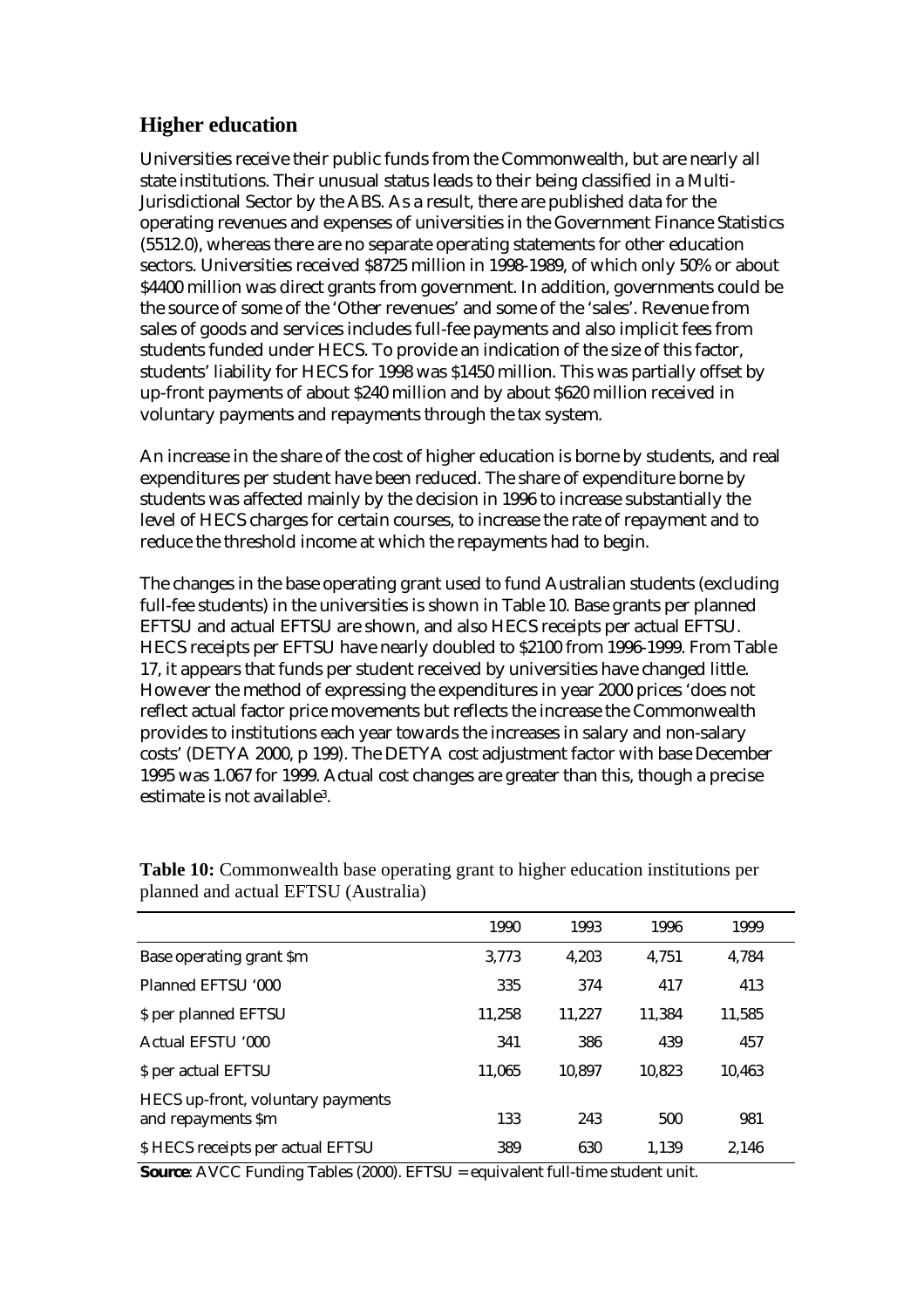**Note**: All amounts are expressed in 2000 price levels using DETYA's cost adjustment factor from 1996 and various price indexes for the earlier period. The base operating grant excludes funding for the Commonwealth Industry Places Scheme, excludes capital roll-in and includes adjustment to the operating grant (as a result of net over-enrolment) of \$49.2m for 1999.

#### **Summing up**

This paper has used newly available ABS data and administrative data for the main sectors to report on the size and trends in public and private education expenditures. The effects of demographic change and changes in participation have been analysed at an aggregate level. Demographic change has had only a minor effect on expenditure in recent years, and changes in participation rates had an even smaller effect (though the effects of changes in participation since 1997 are yet to be incorporated in the analysis).

Expenditure measured at current prices increased a little less than the GDP in the period from 1991-1992. Adjusting for price changes, the quantity of education provided increased less than the GDP. However, there was a considerable increase in the quantity provided: larger than 14% and perhaps over 20%. Compared with measures of the changes in enrolments and even allowing for shifts to the more expensive sectors, the growth in education exceeded the growth in 'weighted' student numbers.

At least in the last few years, the growth in real expenditure per student has been confined to the school sector. In publicly funded higher education, there has been a decline in real expenditure per EFTSU. In VET there has been a decline in the government recurrent expenditure per publicly funded annual hour of curriculum.

Brief comparisons have been made with other OECD countries. Australia's total expenditure comes in at a little below the middle of the list but its government expenditure is near the lower end. Australia now ranks among the countries with the highest private levels of education expenditure.

There is not a great deal of detail in the ABS education data. While there is more detail available for the separate sectors they differ in coverage, and comparability is therefore limited. Matters for further attention are:

- sectoral analysis of the measures of price change and the methods of estimating chain volume measures;
- financial assistance for students by sector;
- the size of tax reduction provided for education expenses and donations; and
- the extent to which measures of expenditure can be related to other measures of output.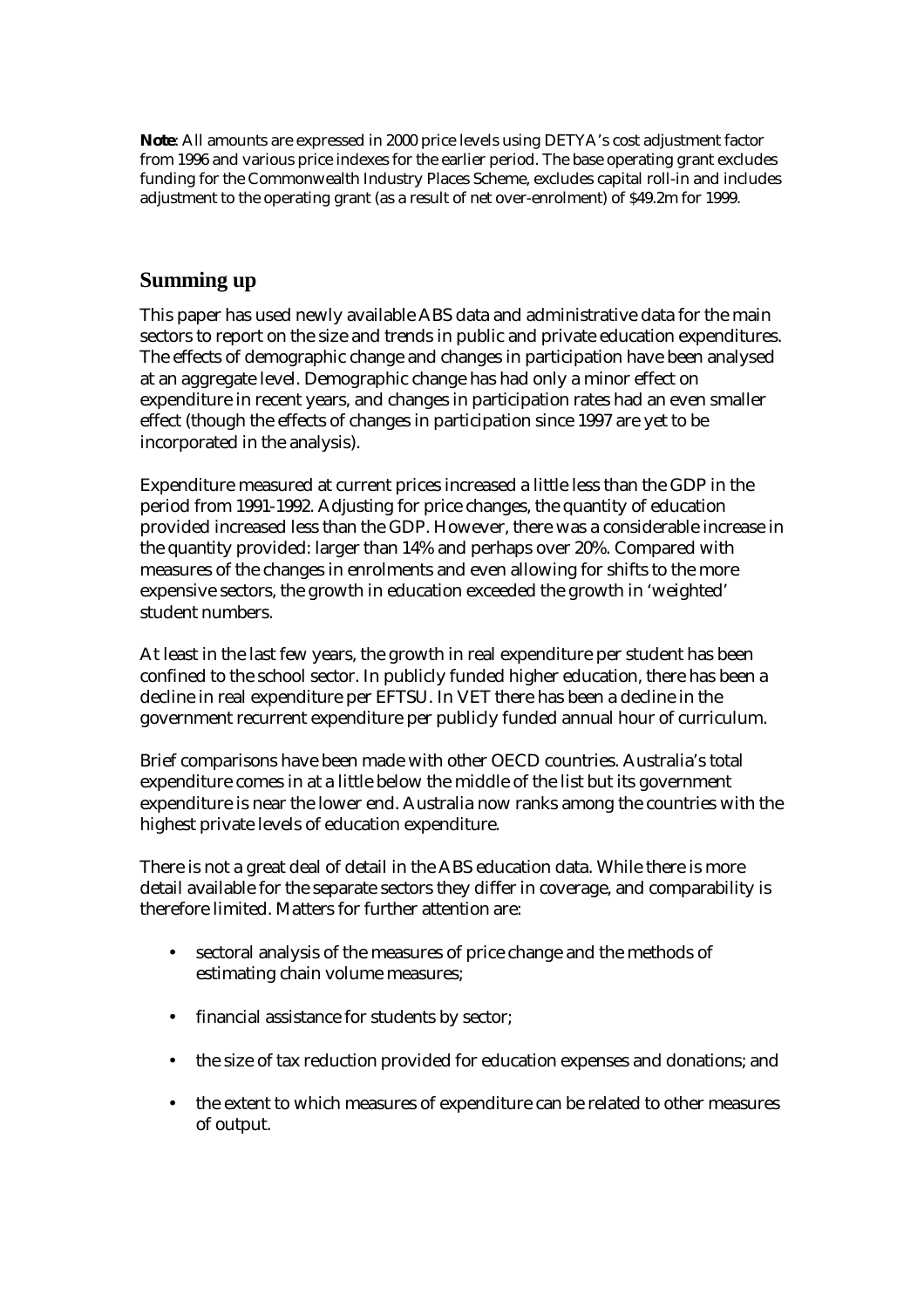#### **Notes**

- 1. This paper is based on Burke (2001a).
- 2. As indicated earlier, the relative cost changes in the education sector are likely to be considerably higher for the GDP as a whole. Use of an education-specific price deflator for the estimates may show a more substantial decline in resources per annual hour.
- 3. University academic salary rates had risen about 12 percent from december 1995 to mid 1999.

**Note**: CEET is funded by the Commonwealth Government through the Australian National Training Authority as a Key Vocational Education and Training Research Centre. The views and opinions expressed in the paper are those of the author and do not necessarily reflect the views of ANTA. ANTA does not give any warranty or accept any liability in relation to the content of the work.

### **References**

Australian Bureau of Statistics Estimated Resident Population by Sex and Age, Catalogue no 3201.0.

Australian Bureau of Statistics Population Projections 1999 to 2101, Catalogue no 3222.0.

Australian Bureau of Statistics Schools Australia, Catalogue no 4221.0.

Australian Bureau of Statistics Australian System of National Accounts, Catalogue no 5204.0.

Australian Bureau of Statistics Australian System of National Accounts: Concepts, Sources and Methods, Catalogue no 5216.0.

Australian Bureau of Statistics Expenditure on Education, Catalogue no 5510.0.

Australian Bureau of Statistics Government Finance Statistics, Catalogue no 5512.0.

Australian Bureau of Statistics Government Finance Statistics, Education, Catalogue no 5518.48.001.

Australian Bureau of Statistics Training and Education Experience, Australia 1997, Catalogue no 6278.0.

Australian Bureau of Statistics Employee Earnings and Hours, Catalogue no 6306.0.

Australian Bureau of Statistics Employer Training Expenditure, Australia July-September 1996, Catalogue no 6353.0.